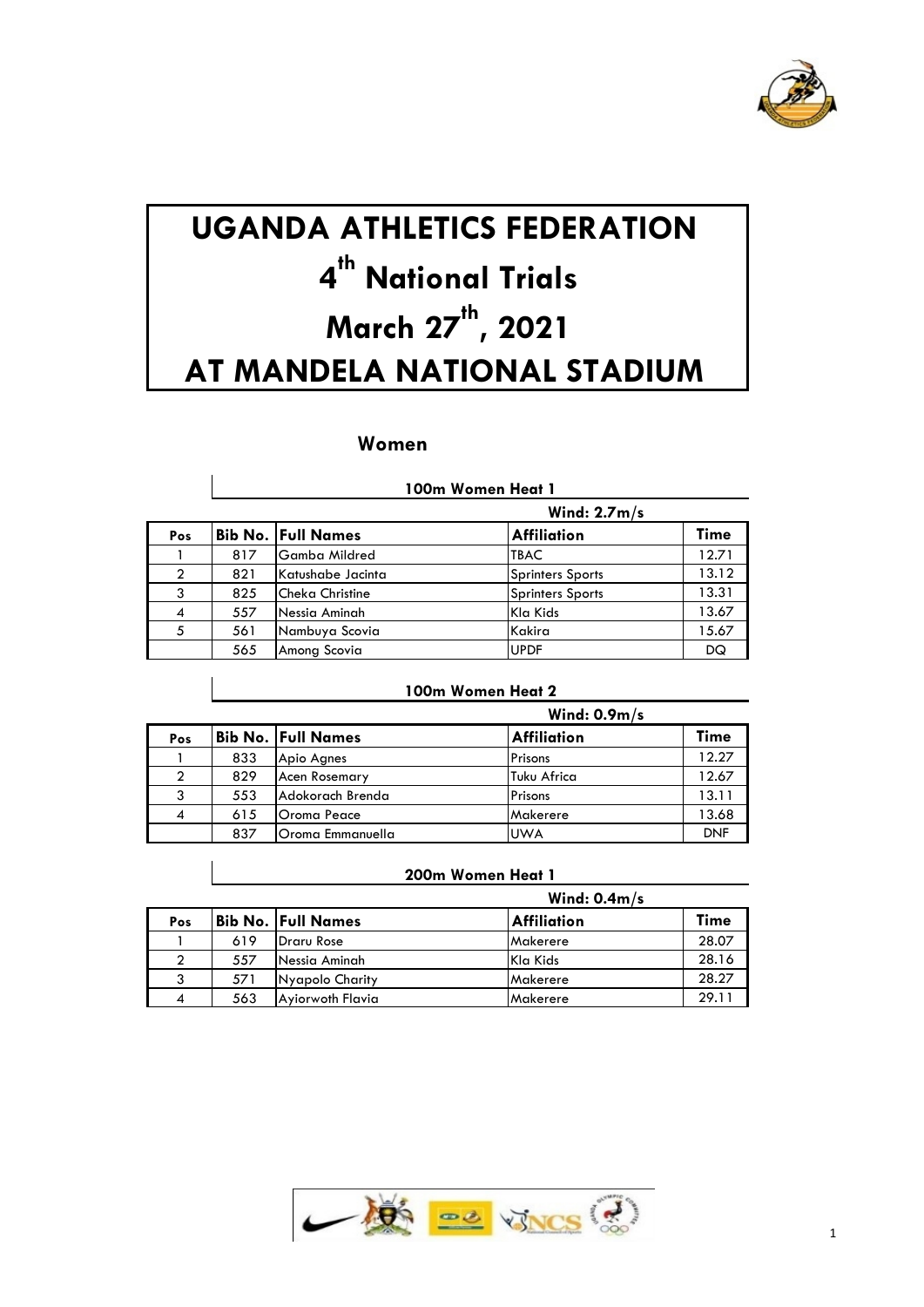

# **200m Women Heat 2**

|     |     | Wind: $-0.9m/s$        |                    |       |  |
|-----|-----|------------------------|--------------------|-------|--|
| Pos |     | Bib No.  Full Names    | <b>Affiliation</b> | Time  |  |
|     | 825 | <b>Cheka Christine</b> | Sprinters Sports   | 27.19 |  |
|     | 709 | lAkello Rhaima Kelia   | Sprinters Sports   | 29.79 |  |
|     | 565 | Among Scovia           | <b>UPDF</b>        | 31.57 |  |
| 4   | 836 | Kizza Haliam           | Kakira             | 32.47 |  |

#### **200m Women Heat 3**

|                |     | Wind: $1.4m/s$            |                    |       |  |
|----------------|-----|---------------------------|--------------------|-------|--|
| Pos            |     | <b>Bib No. Full Names</b> | <b>Affiliation</b> | Time  |  |
|                | 575 | Nyamahunge Jacent         | Police             | 24.12 |  |
|                | 567 | Banura Moureen            | Police             | 24.92 |  |
| 3              | 833 | Apio Agnes                | Prisons            | 25.15 |  |
| $\overline{4}$ | 599 | Akidi Betty               | Gombe ss           | 26.58 |  |
| 5              | 552 | Ajok Joyce                | Prisons            | 26.66 |  |
| 6              | 611 | lAkol Scovia              | Tuku Africa        | 27.26 |  |

#### **400m Women Heat 1**

| Pos |     | <b>Bib No. Full Names</b> | <b>Affiliation</b> | Time   |
|-----|-----|---------------------------|--------------------|--------|
|     | 599 | Akidi Betty               | Gombe ss           | 59.2   |
|     | 579 | Katushabe Jacinta         | Sprinters Sports   | 59.9   |
|     | 611 | Akol Scovia               | Tuku Africa        | 0.001  |
| -4  | 563 | Ayiorwoth Flavia          | Makerere           | 1:03.3 |
|     | 587 | Atto Sidonia              | UCU                | DQ     |

## **400m Women Heat 2**

| Pos |     | Bib No. Full Names   | <b>Affiliation</b> | Time   |
|-----|-----|----------------------|--------------------|--------|
|     | 567 | Banura Moureen       | Police             | 56.1   |
|     | 603 | lPerina Claudia John | Kla Univ           | 1:01.0 |
|     | 615 | <b>Oroma Peace</b>   | Makerere           | 1:02.9 |
|     | 619 | Draru Rose           | Makerere           | 1:03.8 |
|     | 571 | Nyapolo Charity      | Makerere           | 1:05.4 |

#### **400m Women Heat 3**

| Pos |     | <b>Bib No. Full Names</b> | <b>Affiliation</b> | Time |
|-----|-----|---------------------------|--------------------|------|
|     | 883 | Shida Leni                | Police             | 52.7 |
|     | 575 | Nyamahunge Jacent         | Police             | 55.6 |
|     | 595 | Nabirye Nasiba            | <b>UWA</b>         | 56.0 |
| 4   | 607 | Auma Mary Onapa           | Prisons            | 56.7 |
|     | 591 | Nanziri Emilly            | Police             | 57.1 |

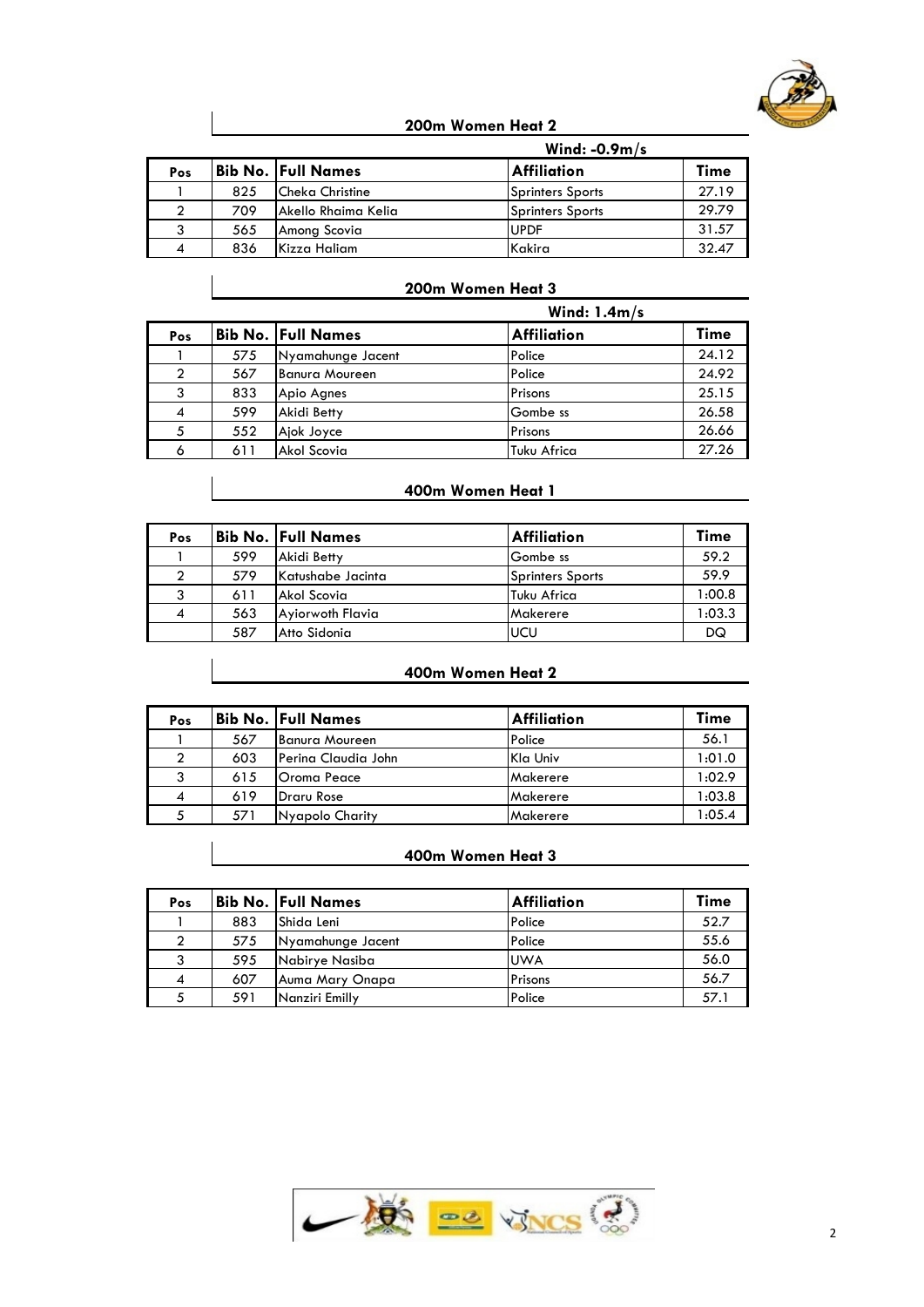

#### **800m Women**

| Pos |     | Bib No.  Full Names | <b>Affiliation</b> | Time       |
|-----|-----|---------------------|--------------------|------------|
|     | 713 | Chemutai Febia      | Police             | 2:19.8     |
|     | 705 | Hikima Georgina     | Kabale Pacers      | 2:34.1     |
|     | 701 | Kajumba Margaret    | Nalinya            | 2:43.2     |
|     |     | lAkello Rhaima      | Sprinters Sports   | <b>DNF</b> |

# **1500m Women**

| Pos |     | Bib No.  Full Names   | <b>Affiliation</b> | Time    |
|-----|-----|-----------------------|--------------------|---------|
|     | 808 | Aciru Knight          | Prisons            | 4:16.97 |
|     | 800 | Chemusto Janat        | Police             | 4:29.90 |
|     | 796 | <b>Chemusto Keren</b> | Tuku Africa        | 4:48.52 |
|     | 804 | Nafamba Florence      | Kla Kids           | 5:10.30 |
|     | 705 | Hikima Georgina       | Kla Kids           | 5:36.34 |

# **5000m Women**

| Pos |     | <b>Bib No. Full Names</b> | <b>Affiliation</b> | Time     |
|-----|-----|---------------------------|--------------------|----------|
|     | 828 | Chesang Prisca            | <b>UWA</b>         | 15:46.72 |
|     | 816 | Aiok Docus                | Prisons            | 16:35.16 |
|     | 812 | Cheptegei Rebecca         | <b>UPDF</b>        | 17:01.24 |
| 4   | 824 | Monday Ruth               | Tuku Africa        | 18:32.10 |
|     | 820 | Nasasira Evas             | Tuku Africa        | 19:19.00 |

# **Long Jump Women**

| Pos |     | <b>Bib No. Full Names</b> | <b>Affiliation</b> | <b>Distancel</b> |
|-----|-----|---------------------------|--------------------|------------------|
|     | 827 | lLakot Scovia             | Prisons            | 5.57             |
|     | 823 | Acan Linda E              | Police             | 5.38             |
|     | 819 | <b>Adong Domidy</b>       | Tuku Africa        | 5.12             |
|     | 831 | <b>Akech Nancy</b>        | Ndeije             | 5.08             |

#### **Discus Women**

| Pos |     | <b>Bib No. Full Names</b> | <b>Affiliation</b> | Distance   |
|-----|-----|---------------------------|--------------------|------------|
|     | 809 | Aber Caroline             | Prisons            | 33.68      |
|     | 813 | <b>Aciro Rosemary</b>     | Prisons            | 32.44      |
|     | 805 | Acayo Vivian              | Ndejje             | 27.88      |
|     |     | Lalam Josephine Joyce     | Police             | <b>DNS</b> |

#### **Javelin Women**

| Pos |     | Bib No.  Full Names   | <b>Affiliation</b> | Distance   |
|-----|-----|-----------------------|--------------------|------------|
|     | 557 | Lalam Josephine Joyce | Police             | 49.51      |
|     | 555 | Anek Winny            | Ndejje             | 37.59      |
|     | 837 | Mirembe Peace         | Airforce           | 34.73      |
|     |     | Kakonge Akiimu        | Kiboga             | <b>DNS</b> |
|     |     | Nsubuga Samson        | Kiboga             | <b>DNS</b> |

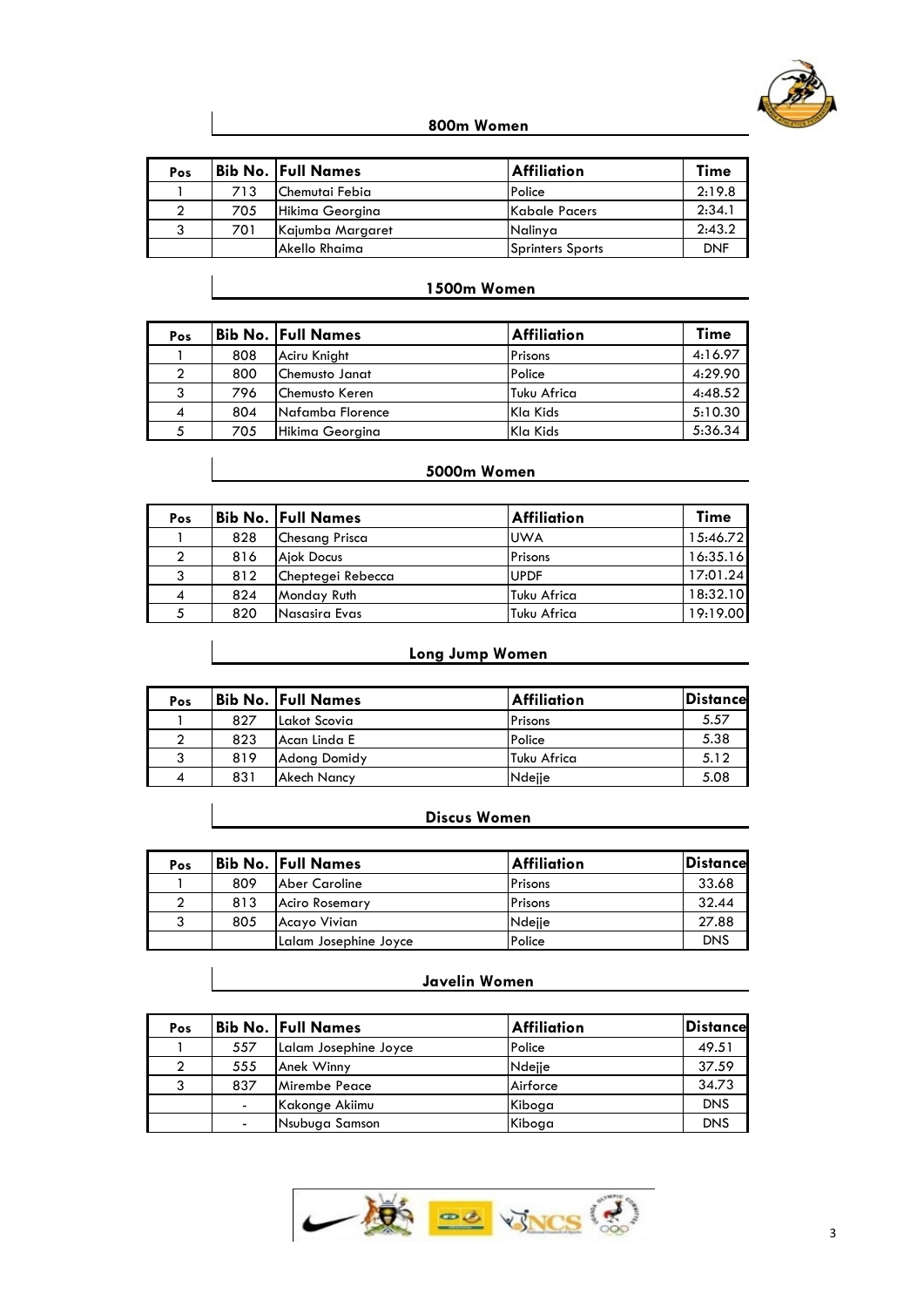

#### **Men**

#### **100m Men Heat 1**

|     |     |                     | Wind: $3.8m/s$     |       |
|-----|-----|---------------------|--------------------|-------|
| Pos |     | Bib No.  Full Names | <b>Affiliation</b> | Time  |
|     | 845 | Watmon Francis      | <b>Boston</b>      | 11.22 |
|     | 605 | Mayen Francis Kuol  | South Sudan        | 11.25 |
|     | 653 | Talemererwa Charles | <b>UAFA</b>        | 11.46 |
|     | 841 | lOcakacon Gerald    | <b>Boston</b>      | 11.71 |
|     | 569 | Kizza Ronald        | Makerere           | 13.25 |

#### **100m Men Heat 2**

|     |     |                           | Wind: $1.5m/s$     |       |
|-----|-----|---------------------------|--------------------|-------|
| Pos |     | <b>Bib No. Full Names</b> | <b>Affiliation</b> | Time  |
|     | 621 | Mukasa Vincent            | Kla Kids           | 11.55 |
|     | 661 | Nkutu Ibrahim             | <b>Buikwe</b>      | 11.73 |
| 3   | 657 | Odokonyero Allan          | <b>Boston</b>      | 11.82 |
| 4   | 597 | Nahurira Ronald           | Mbarara Municipal  | 11.85 |
|     | 573 | Niwagaba Solomon          | Makerere           | 12.83 |
| 6   | 645 | Nairo Edward              | Wakiso             | 12.84 |

#### **100m Men Heat 3**

|     |     |                           | Wind: $1.0m/s$     |       |
|-----|-----|---------------------------|--------------------|-------|
| Pos |     | <b>Bib No. Full Names</b> | <b>Affiliation</b> | Time  |
|     | 617 | Ngobi Allan               | <b>IMakerere</b>   | 11.22 |
|     | 581 | <b>Sharif Olipa</b>       | Tuku Africa        | 11.29 |
|     | 633 | Onyango Isaac             | <b>UPDF</b>        | 11.37 |
|     | 669 | <b>Obaren Aaron</b>       | Entebbe            | 11.76 |
|     | 593 | Malimbas Sajars Wepukhulu | Makerere           | 11.77 |

#### **100m Men Heat 4**

|     |     |                           | Wind: $1.7m/s$     |       |
|-----|-----|---------------------------|--------------------|-------|
| Pos |     | <b>Bib No. Full Names</b> | <b>Affiliation</b> | Time  |
|     | 613 | <b>Isabirye Musa</b>      | Prisons            | 10.93 |
|     | 609 | Aboda Emmanuel            | Prisons            | 11.01 |
| 3   | 601 | Ojok Justine              | Ndejje             | 11.08 |
| 4   | 577 | <b>Okello Darius</b>      | Tuku Africa        | 11.34 |
|     | 589 | Kakaire Sam               | Airforce           | 11.80 |
| 6   | 585 | Mubongi Wilbrod           | Airforce           | 13.13 |

# **200m Men Heat 1**

|     |     |                           | Wind: $-1.9m/s$    |       |
|-----|-----|---------------------------|--------------------|-------|
| Pos |     | <b>Bib No. Full Names</b> | <b>Affiliation</b> | Time  |
|     | 617 | Ngobbi Allan              | Makerere           | 22.65 |
|     | 581 | <b>Sharif Olipa</b>       | Tuku Africa        | 23.05 |
|     | 669 | <b>Obaren Aaron</b>       | Entebbe            | 23.83 |
|     | 597 | Nahurira Ronald           | Mbarara Municipal  | 23.97 |

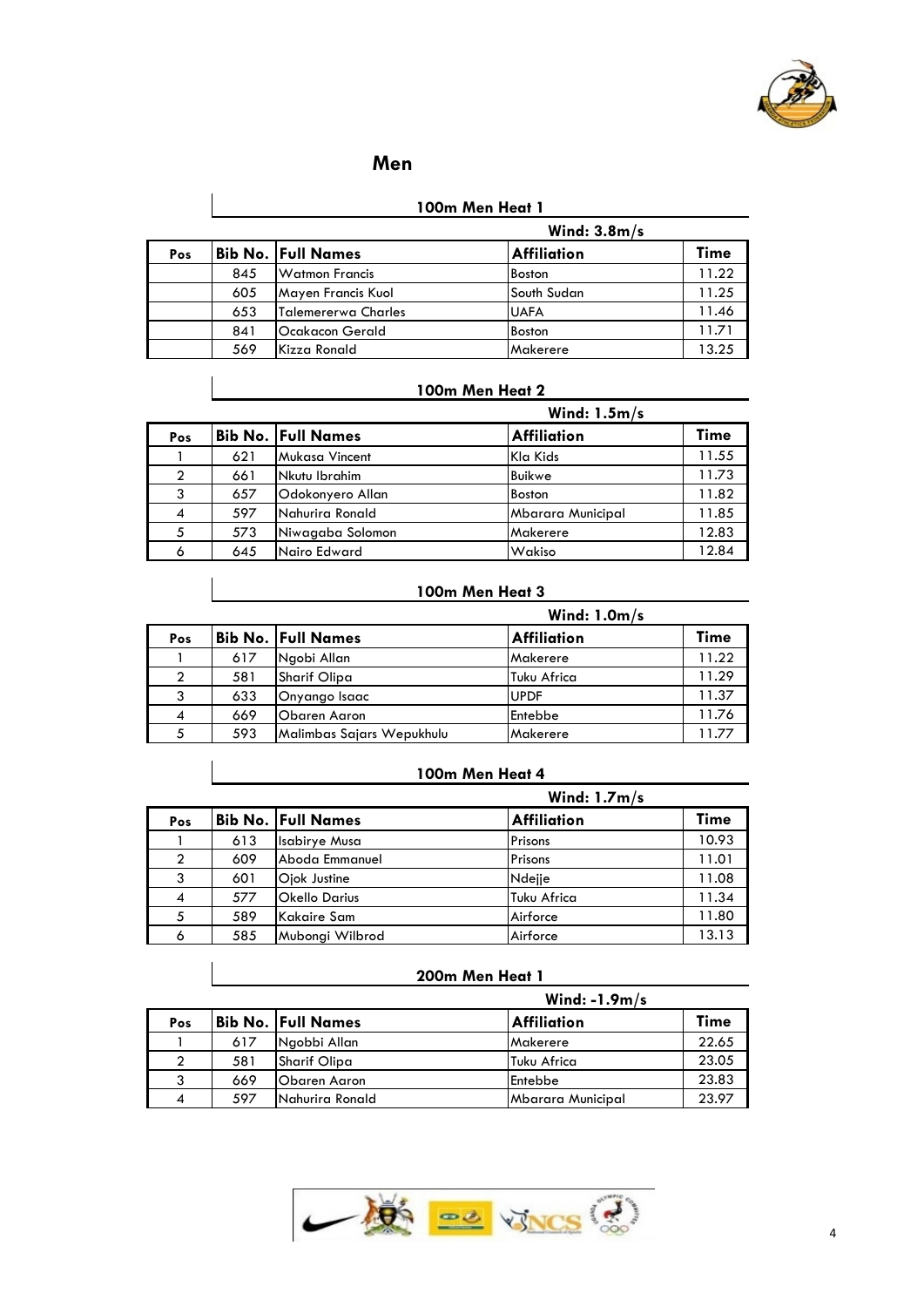

#### **200m Men Heat 2**

|     |     |                           | Wind: $-1.7m/s$    |       |
|-----|-----|---------------------------|--------------------|-------|
| Pos |     | <b>Bib No. Full Names</b> | <b>Affiliation</b> | Time  |
|     | 605 | Mayen Francis Kuol        | lSouth Sudan       | 22.76 |
|     | 633 | Onyango Isaac             | <b>UPDF</b>        | 23.35 |
|     | 560 | <b>Roelf Munting</b>      | Entebbe            | 23.70 |
| 4   | 623 | Abiem John AJ             | Makerere           | 25.11 |
|     | 631 | lAinembabazi Gerald       | Makerere           | 25.62 |

#### **200m Men Heat 3**

|     |     |                           | Wind: $-3.1 \text{ m/s}$ |             |
|-----|-----|---------------------------|--------------------------|-------------|
| Pos |     | <b>Bib No. Full Names</b> | <b>Affiliation</b>       | <b>Time</b> |
|     | 627 | Onen Geoffrey             | Police                   | 23.46       |
|     | 593 | Malimbas Sajars Wepukhulu | Makerere                 | 24.04       |
|     | 689 | Kivumbi Rippon            | Makerere                 | 24.49       |
|     | 573 | Niwagaba Solomon          | Makerere                 | 26.23       |
|     | 693 | Ssesanga Hakim            | Makerere                 | 26.45       |

#### **200m Men Heat 4**

|     |     |                           | Wind: $-2.8m/s$    |       |
|-----|-----|---------------------------|--------------------|-------|
| Pos |     | <b>Bib No. Full Names</b> | <b>Affiliation</b> | Time  |
|     | 655 | Jagalo Joshua             | Police             | 22.03 |
|     | 667 | Deng Thiel                | South Sudan        | 22.06 |
| 3   | 609 | Aboda Emmanuel            | Prisons            | 22.80 |
| 4   | 659 | Oroma Williamson          | Police             | 23.03 |
| 5   | 643 | Komakech Sunday           | Tuku Africa        | 23.09 |
|     | 556 | Adupa Walter Ocen         | Prisons            | DQ    |

#### **400m Men Heat 1**

| Pos |     | <b>Bib No. Full Names</b> | <b>Affiliation</b> | <b>Time</b> |
|-----|-----|---------------------------|--------------------|-------------|
|     | 635 | Ongee Felix               | Prisons            | 49.9        |
|     | 643 | Komakech Sunday           | Tuku Africa        | 50.5        |
|     | 675 | Acidri Godfrey            | <b>UPDF</b>        | 53.1        |
| 4   | 849 | <b>Makori Patrick</b>     | <b>UPDF</b>        | 53.3        |
|     | 623 | Abiem John AJ             | Makerere           | 57.0        |

#### **400m Men Heat 2**

| Pos |     | <b>Bib No. Full Names</b> | <b>Affiliation</b> | Time |
|-----|-----|---------------------------|--------------------|------|
|     | 845 | Watmon Francis            | Boston             | 50.4 |
|     | 627 | <b>Onen Geoffrey</b>      | Police             | 50.7 |
|     | 679 | Deng Koul Deng            | Standard           | 51.3 |
| -4  | 689 | Kivumbi Rippon            | Police             | 54.4 |
|     | 647 | Mutanda Brian Adrine      | Wakiso             | DQ   |

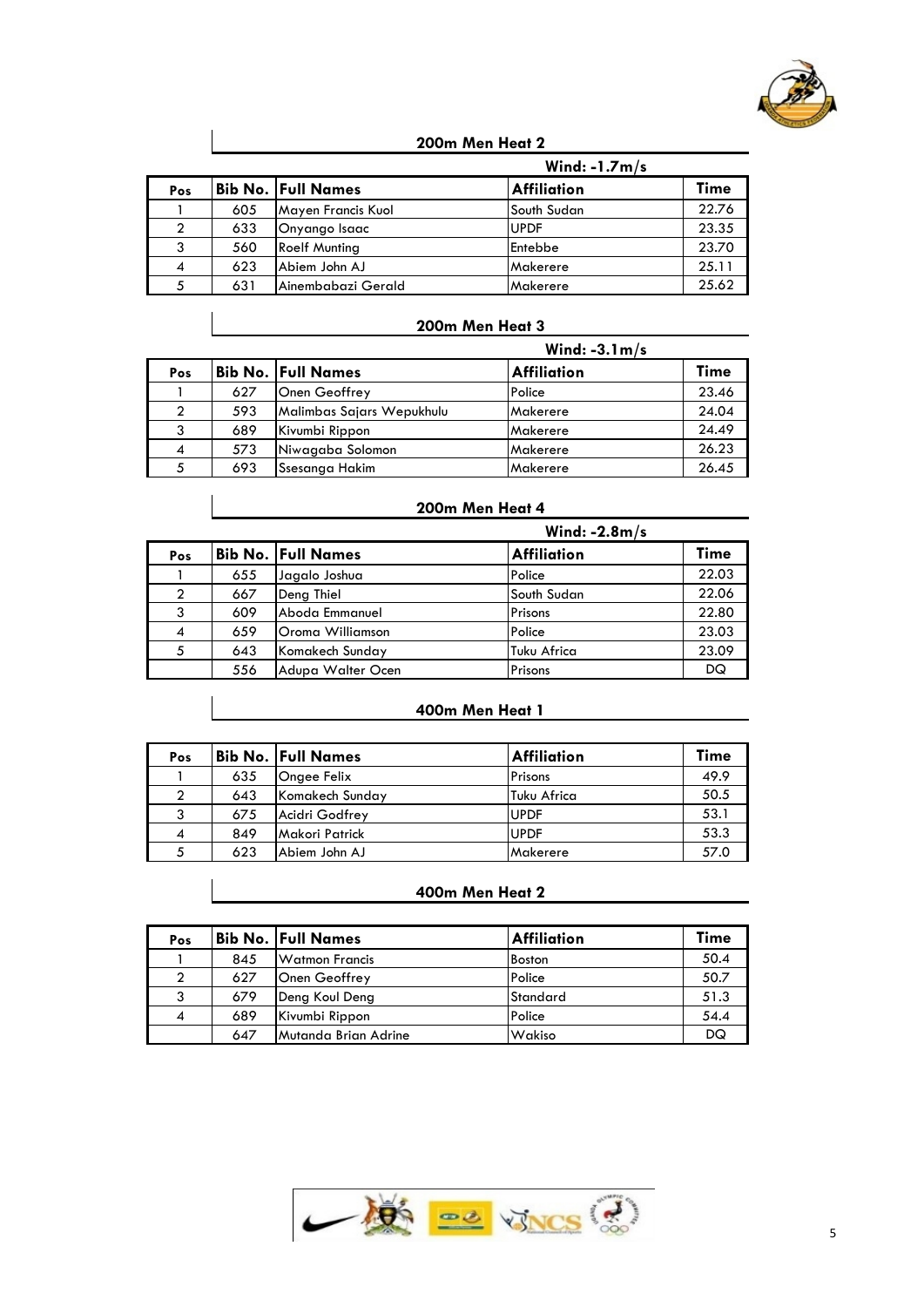

#### **400m Men Heat 3**

| Pos |     | Bib No.  Full Names      | <b>Affiliation</b> | Time |
|-----|-----|--------------------------|--------------------|------|
|     | 671 | lGuot Thon Abraham       | Kla Univ           | 49.5 |
|     | 841 | <b>Ochakachon Gerald</b> | <b>Boston</b>      | 52.2 |
|     | 697 | <b>Onoko Isaac</b>       | <b>Makerere</b>    | 52.8 |
|     | 631 | lAinembabazi Gerald      | Makerere           | 56.6 |
|     | 651 | Kitibwa Harunah Nsubuga  | Police             | 56.9 |
|     | 693 | <b>Ssesanga Hakim</b>    | Makerere           | 59.6 |

#### **400m Men Heat 4**

| Pos |     | <b>Bib No. Full Names</b> | <b>Affiliation</b> | Time       |
|-----|-----|---------------------------|--------------------|------------|
|     | 663 | Opio Denis                | <b>UWA</b>         | 48.3       |
|     | 667 | Deng Thiel                | South Sudan        | 48.8       |
|     | 685 | <b>IErimu Kokas</b>       | Prisons            | 49.0       |
| 4   | 659 | Oroma Williamson          | Police             | 49.5       |
|     | 655 | Jagalo Joshua             | Police             | 49.9       |
|     |     | Obuto Solomon             | Police             | <b>DNF</b> |

#### **800m Men Heat 1**

| Pos            |     | <b>Bib No. Full Names</b> | <b>Affiliation</b> | Time    |
|----------------|-----|---------------------------|--------------------|---------|
|                | 745 | Bemba Ibrahim             | Makerere           | 1:52.26 |
| $\mathcal{P}$  | 765 | Limo Fred                 | <b>UPDF</b>        | 2:02.21 |
| 3              | 741 | <b>Otim Innocent</b>      | Kla Kids           | 2:02.23 |
| $\overline{4}$ | 721 | Maubanyia Shafik Seth     | Kyambogo           | 2:04.34 |
| 5              | 733 | Ndibailwa Jamiru          | Standard           | 2:05.34 |
| 6              | 717 | Sempijja Cyrus            | Kyambogo           | 2:05.39 |
|                | 757 | Byabagambi Khalid         | Mbarara Municipal  | 2:10.35 |
| 8              | 793 | Kivumbi Emmanuel          | Makerere           | 2:20.30 |

#### **800m Men Heat 2**

| Pos           |     | <b>Bib No. Full Names</b> | <b>Affiliation</b> | Time       |
|---------------|-----|---------------------------|--------------------|------------|
|               | 781 | Ogwok Daniel              | Prisons            | 1:53.83    |
| $\mathcal{P}$ | 773 | Ayo Jacob                 | Ndejje             | 1:54.73    |
| 3             | 777 | Arop Michael              | Prisons            | 1:56.56    |
| 4             | 689 | Kivumbi Rippon            | Makerere           | 1:57.89    |
| 5             | 753 | lDot Santos Chimam        | South Sudan        | 1:58.21    |
| 6             | 785 | <b>Omoding James</b>      | Prisons            | 2:01.05    |
|               | 729 | Chepkwurui Iddi           | Airforce           | 2:31.84    |
|               | 801 | Wanume Yahaya             | Kololo             | <b>DNF</b> |

#### **800m Men Heat 3**

| Pos |     | <b>Bib No. Full Names</b> | <b>Affiliation</b> | Time    |
|-----|-----|---------------------------|--------------------|---------|
|     | 769 | <b>Osuie Emmanuel</b>     | Police             | 1:50.32 |
|     | 761 | Opiny Leonard             | <b>UWA</b>         | 1:50.78 |
|     | 749 | Apenyo Bekele             | Prisons            | 1:53.86 |
| 4   | 725 | Jamonu Edmond             | Prisons            | 1:54.18 |
|     | 797 | Ocen Robin                | <b>UCU</b>         | 1:54.63 |
| 6   | 737 | Dradiga Tom               | <b>UWA</b>         | 1:56.29 |

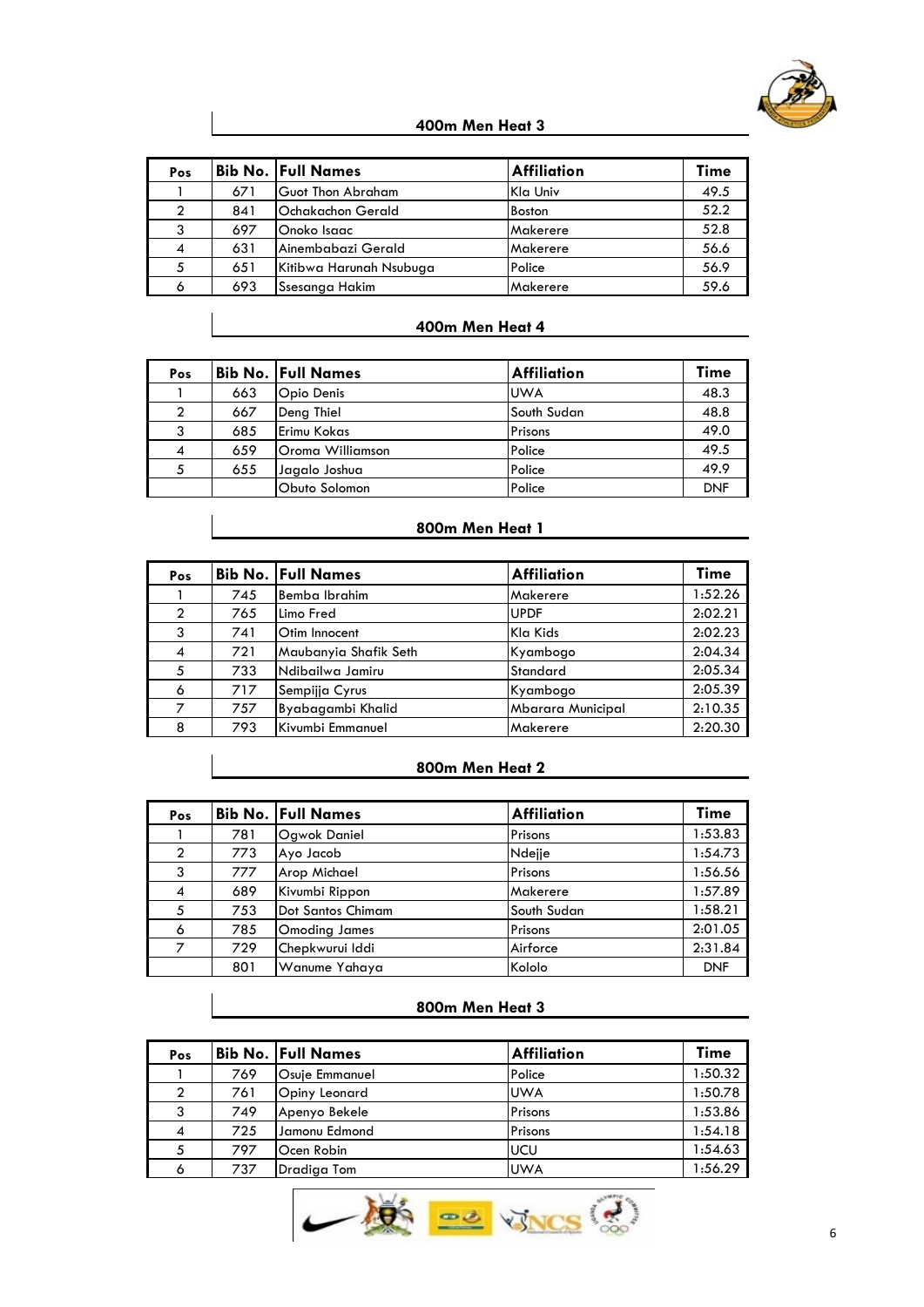

| Pos            |     | <b>Bib No. Full Names</b> | <b>Affiliation</b> | Time    |
|----------------|-----|---------------------------|--------------------|---------|
| $\mathbf{1}$   | 688 | Koon Wol Yach Majok       | South Sudan        | 3:44.56 |
| $\overline{2}$ | 708 | Wabutwa Farid             | <b>UWA</b>         | 3:44.88 |
| 3              | 780 | Otim Emmanuel             | Makerere           | 3:47.76 |
| 4              | 736 | <b>Boch Silas</b>         | <b>UWA</b>         | 3:50.36 |
| 5              | 692 | Kiplangat Joel            | Police             | 3:50.72 |
| 6              | 752 | <b>Bua Julius Peter</b>   | Prisons            | 3:53.56 |
| $\overline{z}$ | 716 | Akoon Abeich Wol          | Kla Univ           | 3:54.17 |
| 8              | 704 | Nasasira Leonard          | Kikooko            | 3:55.87 |
| 9              | 744 | Chekwurui Mathew          | Police             | 3:56.03 |
| 10             | 324 | Ajan Jacob Chol           | Kla Univ           | 3:57.60 |
| 11             | 700 | <b>Emong David</b>        | Prisons            | 3:58.74 |
| 12             | 788 | Omara Tonny               | <b>Tuku Africa</b> | 3:59.94 |
| 13             | 720 | Kasuk Peter Otimore       | Kla Univ           | 4:02.14 |
| 14             | 848 | Sisey Abraham Karameka    | Kapchorwa          | 4:06.09 |
| 15             | 728 | Amandu Richard            | <b>UPDF</b>        | 4:06.22 |
| 16             | 740 | Kipsakit Elisha           | Prisons            | 4:07.34 |
| 17             | 756 | Naulika Elisama           | Tuku Africa        | 4:10.14 |
| 18             | 840 | Omara Raymond             | Kla Kids           | 4:14.82 |
| 19             | 748 | Naibei Peter              | Police             | 4:15.82 |
| 20             | 732 | Comboni Daniel            | Nampunge           | 4:17.98 |
| 21             | 772 | <b>Wangwe Brian</b>       | Makerere           | 4:20.46 |
| 22             | 760 | Natwijuka Innocent        | Mbarara            | 4:22.07 |
| 23             | 776 | Tenywa Edrien             | Nampunge           | 4:22.67 |
| 24             | 768 | Niyonzima Augustine       | Makerere           | 4:39.61 |
| 25             | 696 | Neyogo Adam               | Police             | 4:41.57 |
| 26             | 684 | Mbabazi                   | UCU                | 4:41.61 |
| 27             | 764 | Chemutai Haron            | Bukwo              | 4:41.72 |
| 28             | 792 | <b>Bizimana Prosper</b>   | Isingiro           | 4:57.00 |

**1500m Men**

# **10,000m Men Finals**

| Pos            |     | <b>Bib No. Full Names</b>   | <b>Affiliation</b>       | Time       |
|----------------|-----|-----------------------------|--------------------------|------------|
|                | 707 | Boshi Silas                 | Police                   | 29:21.3    |
| $\overline{2}$ | 723 | <b>Kurong Moses Martin</b>  | Police                   | 29:22.6    |
| 3              | 695 | <b>Rotich Maxwel Kortex</b> | Arua                     | 29:24.0    |
| 4              | 683 | Yeko Dismas                 | Ndejje                   | 29:56.5    |
| 5              | 727 | Chebures Ali                | <b>UWA</b>               | 30:16.1    |
| 6              | 691 | <b>Cheptoch Patrick</b>     | <b>UPDF</b>              | 30:40.1    |
| 7              | 699 | Ategeka Brian Adams         | Kabale Pacers            | 30:45.5    |
| 8              | 703 | Kipenicot Benson Karameka   | Police                   | 31:15.5    |
| 9              | 687 | Musani B. Francis           | <b>UPDF</b>              | 31:37.6    |
| 10             | 719 | Agotre Primo                | Airforce                 | 31:45.0    |
| 11             | 779 | Luteezo Geoffrey            | <b>UWA</b>               | 31:54.7    |
|                | 739 | Musaba Ezekeil              | <b>Mbarara Municipal</b> | <b>DNF</b> |
|                | 847 | Magara Robert               | Makerere                 | <b>DNF</b> |
|                | 711 | <b>Buguma Michael</b>       | Airforce                 | <b>DNF</b> |
|                | 731 | Gidagui Herbert             | Police                   | <b>DNF</b> |